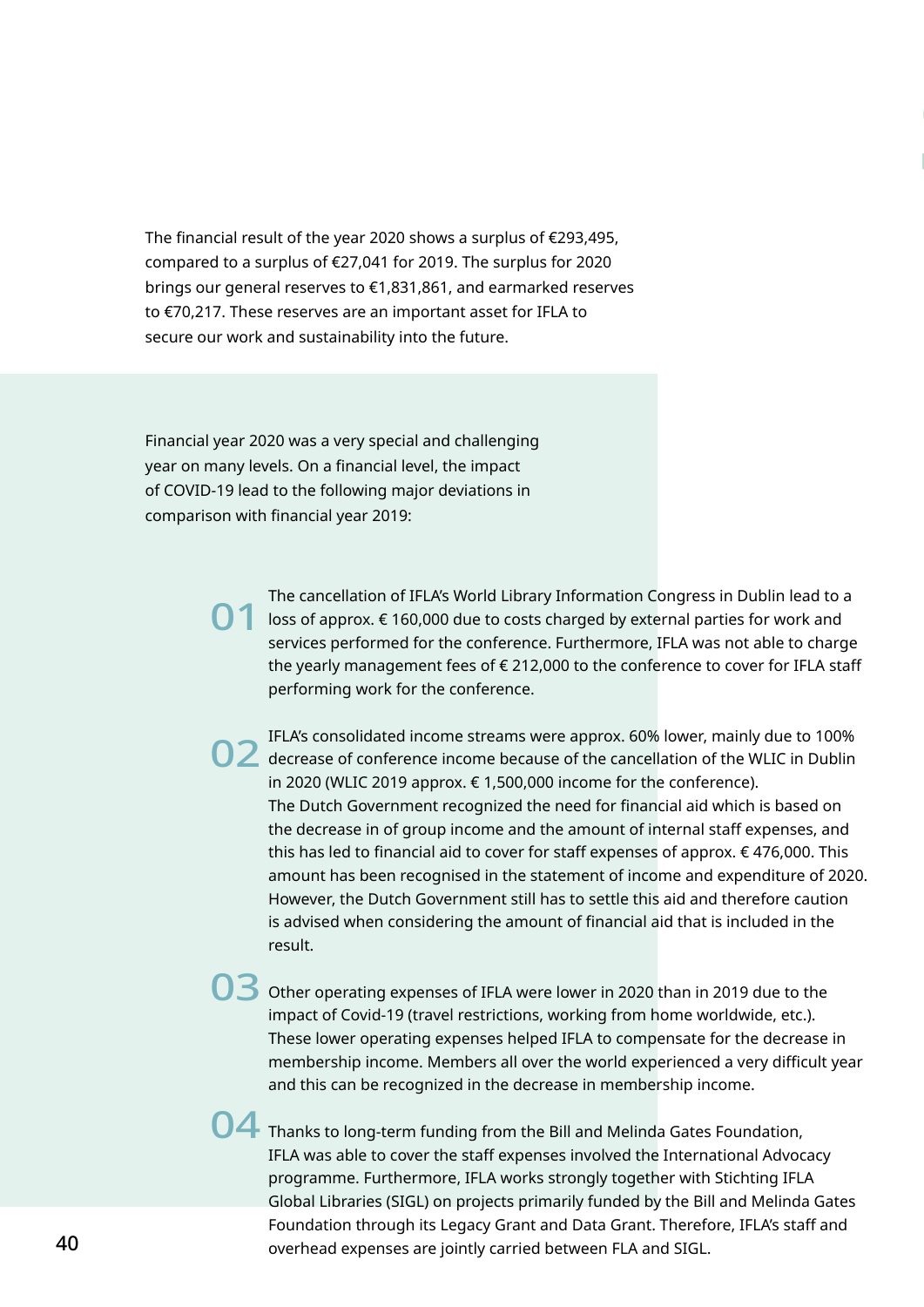## **STATEMENT. STATEMENT FROM THE TREASURER.**

Without the Dutch Government special Covid-19 related financial aid of approx. € 476,000, IFLA would have a major deficit in 2020. Furthermore, it is thanks to the continuous support of IFLA's member organisations and individuals who support us through donations and hosting activities, and to the organisations that support our initiatives and projects through grant funding, that IFLA was able to present this positive financial report for 2020.

It remains uncertain what financial impact the Covid-19 pandemic will have in the coming years for both IFLA and its members worldwide. It remains important for IFLA to explore additional funding opportunities to ensure our ongoing viability.

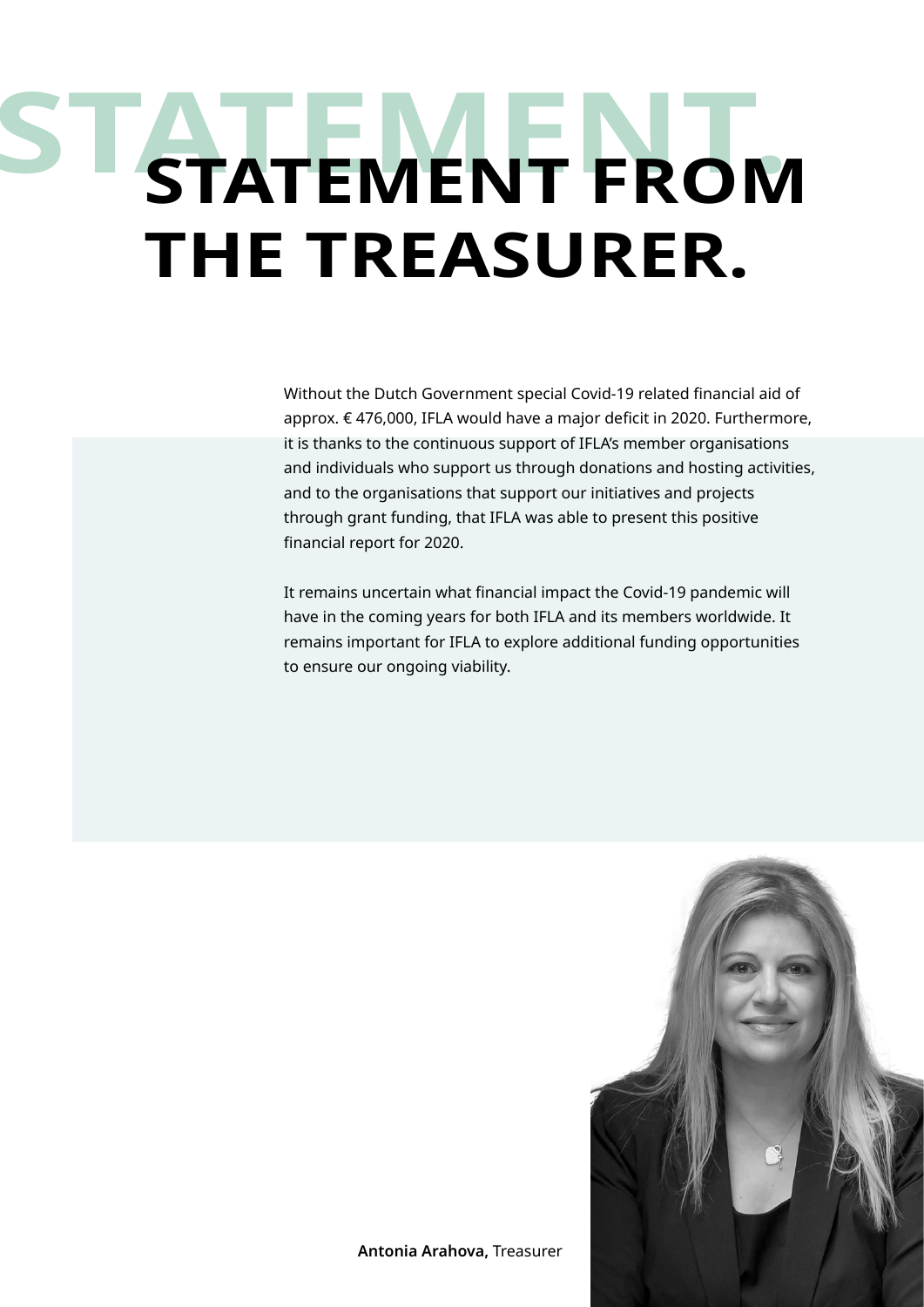## **BALANCE SHEET AS AT 31 DECEMBER 2020.**

## (after appropriation of result)

| <b>ASSETS</b>                                                    | 31 Dec 2020          |           | 31 Dec 2019          |           |
|------------------------------------------------------------------|----------------------|-----------|----------------------|-----------|
|                                                                  | €                    | €         | €                    | €         |
| <b>Tangible Fixed Assets</b>                                     |                      | 25,630    |                      | 25,176    |
| <b>Financial Fixed Assets</b>                                    |                      | 282,576   |                      | 442,054   |
| <b>Current Assets</b><br>Receivables<br>Cash at bank and in hand | 415,444<br>5,042,988 |           | 193,011<br>5,121,761 |           |
|                                                                  |                      | 5,458,432 |                      | 5,314,772 |
|                                                                  |                      | 5,766,638 |                      | 5,782,002 |
|                                                                  |                      |           |                      |           |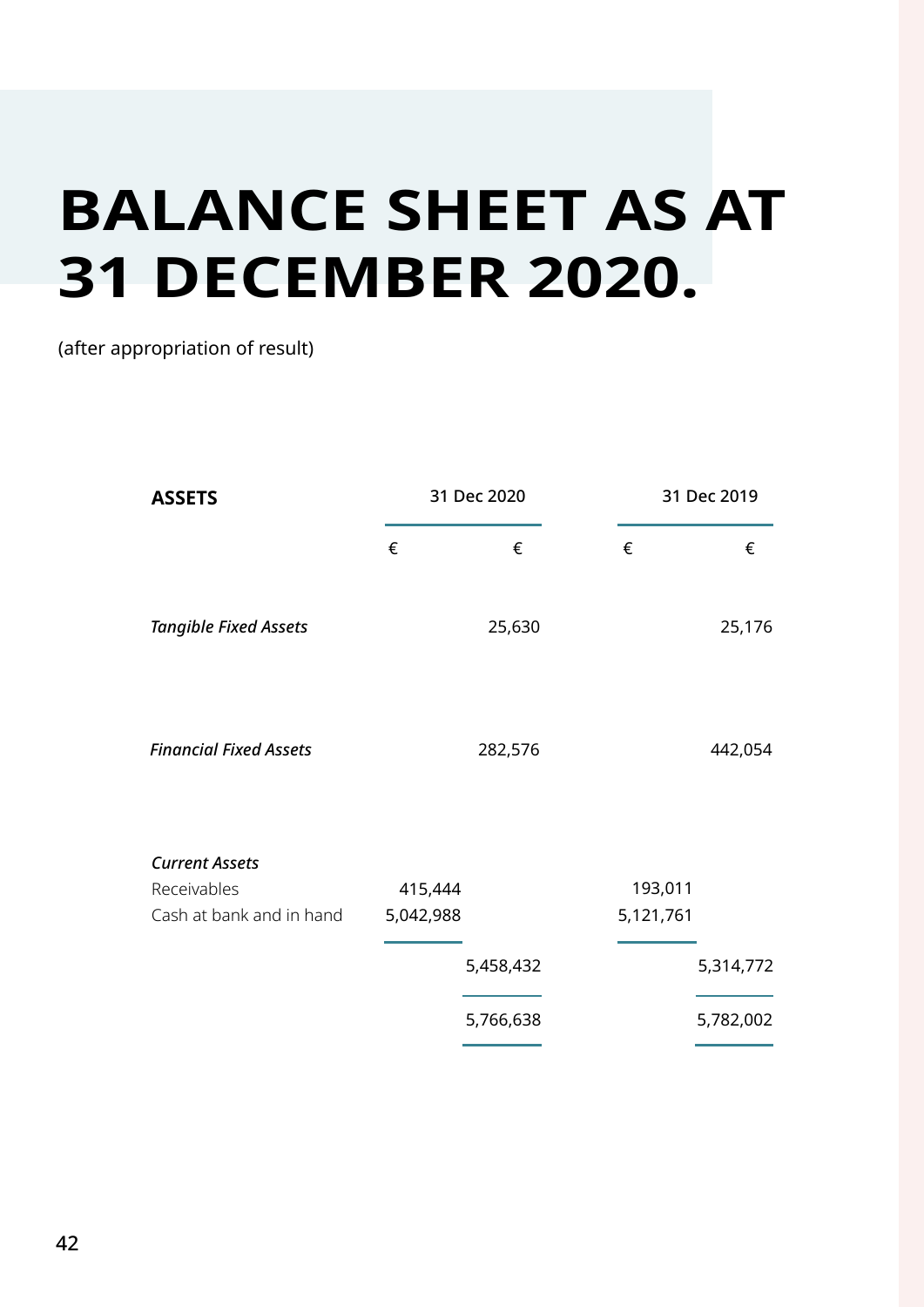| <b>LIABILITIES</b>               |           | 31 Dec 2020 |           | 31 Dec 2019 |  |
|----------------------------------|-----------|-------------|-----------|-------------|--|
|                                  | €         | €           | €         | €           |  |
| <b>Equity</b>                    |           |             |           |             |  |
| Earmarked reserves               | 70,217    |             | 56,940    |             |  |
| General reserves                 | 1,831,861 |             | 1,551,643 |             |  |
|                                  |           | 1,902,078   |           | 1,608,583   |  |
| Long-term liabilities            |           |             |           |             |  |
| Bill & Melinda Gates outstanding |           | 1,327,139   |           | 1,481,415   |  |
| <b>Current liabilities</b>       |           |             |           |             |  |
| Deferred income                  | 34,109    |             | 25,024    |             |  |
| Other liabilities                | 2,503,312 |             | 2,666,980 |             |  |
|                                  |           | 2,537,421   |           | 2,692,004   |  |
|                                  |           |             |           |             |  |
|                                  |           | 5,766,638   |           | 5,782,002   |  |
|                                  |           |             |           |             |  |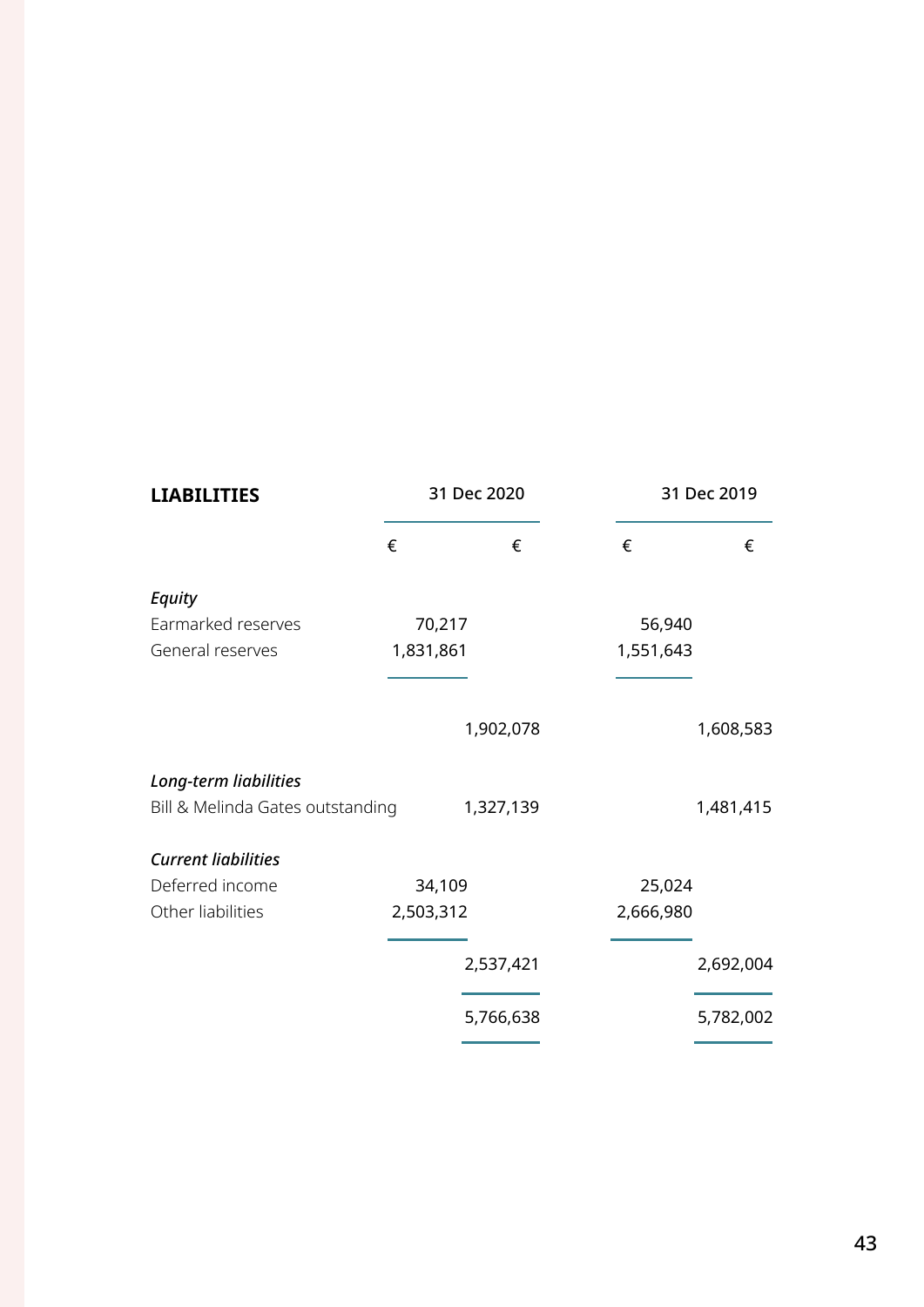|                                               | 2020      | 2019      |
|-----------------------------------------------|-----------|-----------|
| <b>Income</b>                                 | €         | €         |
| Membership fees                               | 728,122   | 775,537   |
| <b>Corporate Supporters</b>                   | 0         | 17,500    |
| <b>Dutch Government</b>                       | 16,000    | 16,000    |
| <b>Contributions Core Activities</b>          | 62,926    | 44,794    |
| <b>Contributions Sage for Congress Grants</b> | 2,328     | 2,246     |
| <b>Contributions ARL for Congress Grants</b>  | 0         | 1,500     |
| <b>Contributions ILN for Congress Grants</b>  | O         | 2,000     |
| Sales of publications and royalties           | 32,018    | 33,014    |
| Conference services fees                      | $\Omega$  | 243,000   |
| Management fees                               | 13,000    | 13,000    |
| Income vouchers scheme                        | 20,999    | 43,274    |
| Interest and other financial income           | 485       | 1,603     |
| Result subsidiary IFLA Holding B.V.           | $\Omega$  | 0         |
| Miscellaneous                                 | 7,382     | 11,671    |
| <b>Contributions Bill &amp; Melinda Gates</b> |           |           |
| Foundation for Key Initiatives                | 273,205   | 463,573   |
| Contributions Stichting IFLA Foundation       |           |           |
| for Key Initiatives                           | 0         | 12,625    |
| <b>Wikicite Satellite Event Grant</b>         | 8,270     | $\Omega$  |
| Media Literacy Grant                          | 14,285    | 0         |
| Income Shawky Salem Training Fund             | 10,949    | 6         |
| Income Margreet Wijnstroom Fund               | 0         | 680       |
|                                               | 1,189,959 | 1,682,023 |